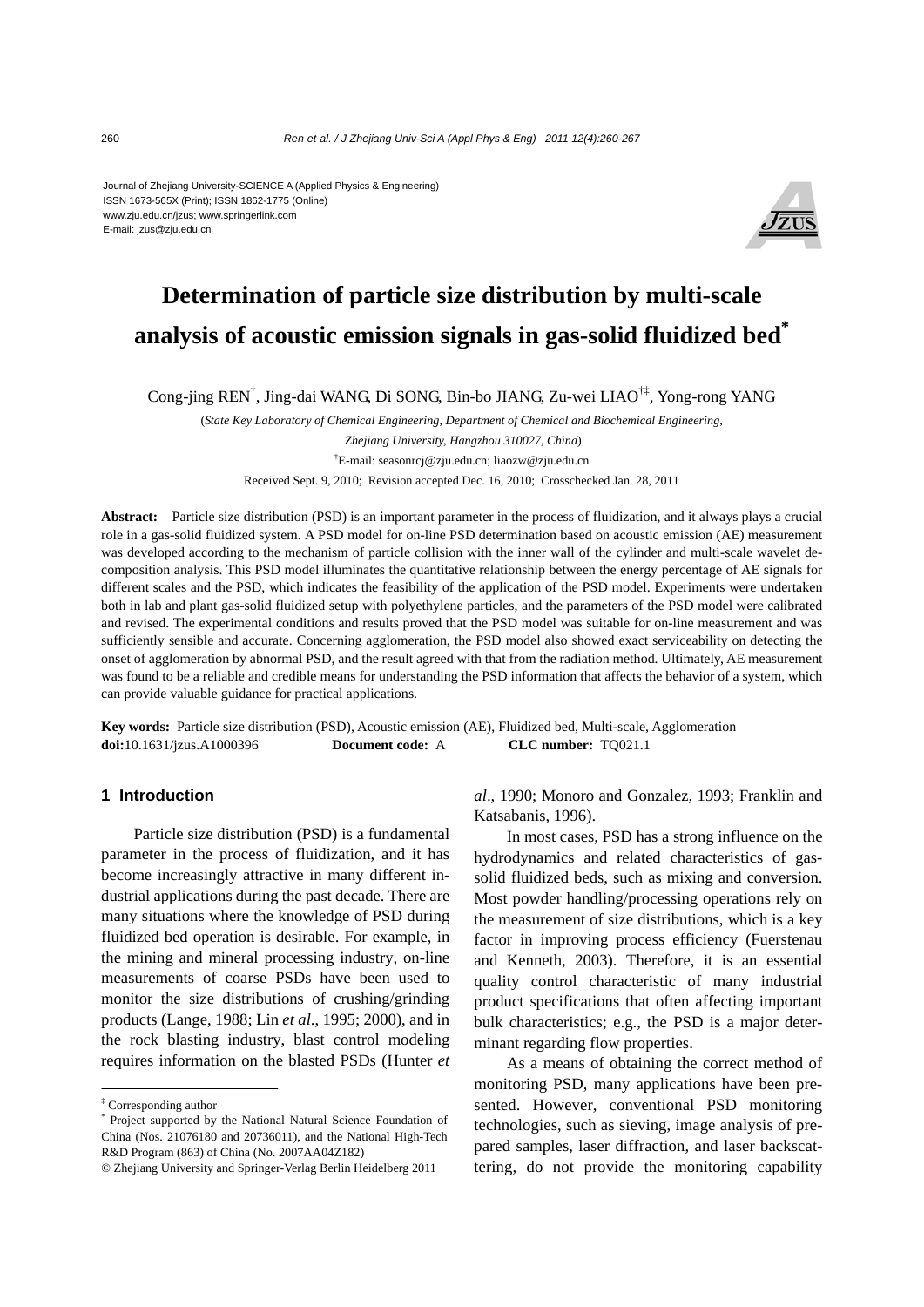necessary to achieve on-line PSD control especially for systems in which the particles are highly nonspherical (Braatz, 2002). The sieving method can be tedious and time-consuming particularly when handling large amounts of fine particles (Allen, 1990; Fuerstenau and Kenneth, 2003). The laser diffraction overestimates the broadness of the spherical diameter distribution for high-aspect-ratio particles due to orientation effects and the spherical models used to interpret the diffraction data (Naito *et al.*, 1998; Xu and Guida, 2003). The chord length distribution measured using laser backscattering can be inverted theoretically to obtain the PSD for high-aspect-ratio particles, but the inversion is highly ill-posed (Worlitschek *et al.*, 2005; Larsen *et al.*, 2006) and requires assumptions regarding the particle shape. To summarize, the shortcomings of the methods used at present limit their applications in practice. Therefore, it is of crucial importance to find an effective on-line measurement to monitor PSD in gas-solid fluidized beds.

Often, an on-line technique should both be fast and robust in delivering the results, typically for a large number of measurements, and reliable in having high levels of accuracy and precision. In comparison with those methods mentioned above, passive acoustic emission (AE) signals, which are generated as a result of the collision by particles and sampled by accelerometers, have much information about the size and movement of fluidized particles (Cody *et al.*, 1996; 2000; Halstensen and Esbensen, 2000; Boyd and Varley, 2001; Mylvaganam, 2003; Jiang *et al.*, 2007; Ren *et al.*, 2008). In other words, AE signals are sensitive and selective to particle movement, which makes it possible to monitor information of particles by analyzing AE signals. Also, AE measurement is proved to be a reliable and well-established technique for machinery condition, and has been proved sensitive, environmentally friendly, non-invasive, and suitable for on-line measurements (Wang *et al*., 2007; 2010; He *et al*., 2009). In this paper, the AE method and multi-scale wavelet analysis were applied, and a PSD model was obtained. To our delight, the results demonstrated that AE technique and energy analysis can serve as reliable tools to monitor PSD both in cold-model equipment and pilot-scale setup.

# **2 Particle size distribution model based on acoustic emission method**

For homogeneous particles with the same diameter *D* and mass *m* impact on an area Δ*A* of the internal wall of a fluidized bed, the resultant force  $F(t)$ is given by

$$
F(t) = \sum_{i=1}^{n} 2m v_i \delta(t - t_i),
$$
 (1)

where the Dirac delta function  $\delta(t)$  related with time *t*,  $t_i$  is the arrival time of the *i*th particle, and  $v_i$  is the vertical velocity of the *i*th particle colliding with the wall. Thus, there are  $f_p \cdot T$  impacts in the time interval *T*, where  $f_p$  is the mean arrival rate of the particles on the area Δ*A*. The mean force of particles in the unit time can be written as

$$
\langle F(t) \rangle = \frac{1}{T} \int_0^T F(t) \mathrm{d}t = \frac{2mv}{T} \int_0^T \sum_{i=1}^n \delta(t - t_i) \mathrm{d}t, \tag{2}
$$

where  $\nu$  is the mean vertical velocity of all particles colliding with the wall, and *n* is the particle number. For  $\int_0^t \sum_{i=1}^n \delta(t - t_i) dt = f_p t$ ,  $\sum_{i=1}$ <sup>*i*</sup>  $\delta(t-t_i)dt = f_0 t$  $\int_0^t \sum_{i=1}^{\infty} \delta(t - t_i) dt = f_p t$ , <*F*(*t*)> can be described as

$$
\langle F(t) \rangle = 2m v f_{\rm p}.\tag{3}
$$

This relationship should be familiar as the starting point for the calculation of the pressure exerted on the wall of a vessel by the impact of the molecules in a gas. The acoustic pressure  $P_{AE}$  can be written by

$$
P_{AE} = \eta \frac{< F(t) >}{\Delta A},\tag{4}
$$

where  $\eta$  denotes the efficiency of the impacted pressure that transforms to the acoustic pressure. Assume that the concentration of the particles impacted on the wall is *C*, which is in inverse ratio to the projection area of the particles to the wall; that is, *C*=ξ/*D*<sup>2</sup> , where  $\xi$  is the coefficient. The mean arrival rate of the particles on the area  $\Delta A$ ,  $f_p$ , is given by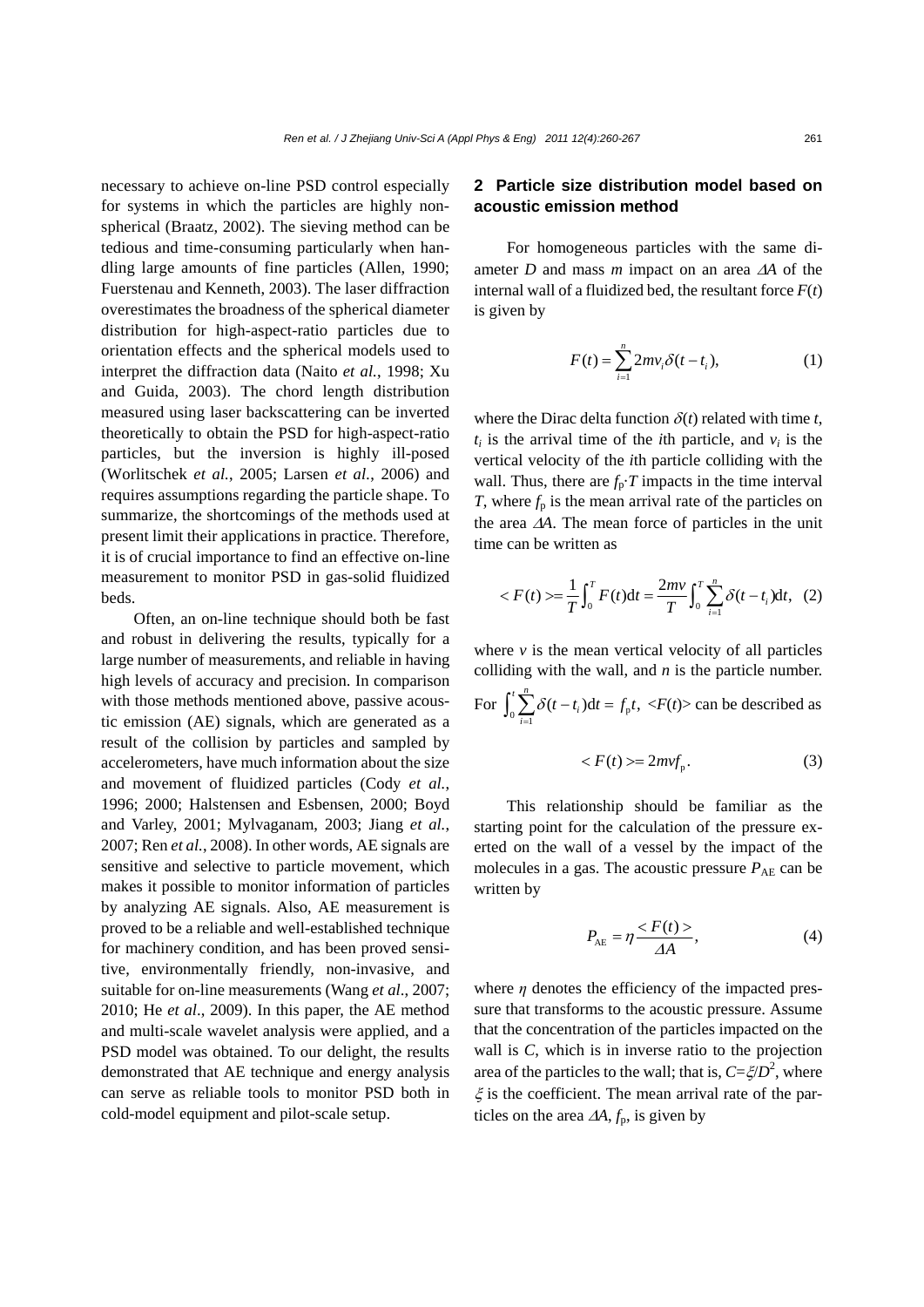$$
f_{\rm p} = C \frac{\Delta A \nu}{\Delta A} = C \nu. \tag{5}
$$

Therefore, the average acoustic energy flux in the unit time can be written as

$$
J = P_{AE} \Delta A v = 2 \eta m v^2 f_p = 2 \xi \eta m v^3 / D^2.
$$
 (6)

The acoustic energy *E* is given by

$$
E = \int_0^T J dt = \int_0^T \frac{\pi}{3} \xi \eta \rho_s v^3 D dt, \qquad (7)
$$

where the acoustic energy  $E$  is the function of particle diameter *D*, density  $\rho_s$ , and time interval *T*. That is to say, if  $\rho_s$  and *T* are invariable, the acoustic energy *E* is associated with particle diameter *D*, even the PSD.

For *j* component particles that the *j*th component particle mean size is  $D_i$  with the mass fraction  $x_i$  impact onto the inner wall, the acoustic energy for the mixture *E*mix can be written as (Haar, 1954)

$$
E_{\text{mix}} = \sum_{j=1}^{J} E(D_j) x_j
$$
 or  $\sum_{j=1}^{J} \frac{E(D_j)}{E_{\text{mix}}} x_j = 1,$  (8)

where  $E(D_i)$  is the acoustic energy of the particle *j*. For *j* component particles, *j* kinds of formulas are needed at least to obtain PSD. In this study, Daubechies 2 wavelet is chosen to analyze the experimental data. By wavelet decomposition with the Mallat algorithm as shown in Fig. 1, the original signals will be decomposed into *k* scales of orthogonal approximation and detail functions, and the number *k* (*k*=1, 2, …, *K*) reflects the decomposition level.



**Fig. 1 Signal decomposition using the wavelet Mallat algorithm** 

 $a_k$ : approximation signal;  $d_k$ : detail signal ( $k=1, 2, ..., K$ )

Define the energy of AE signals in all scales decomposed by wavelet transform as follows:

$$
E_k^{\rm a}(D_j) = \sum_{t=1}^T a_k^2, E_k^{\rm d}(D_j) = \sum_{t=1}^T d_k^2, \qquad (9)
$$

where  $E^{\text{a}}_k(D_i)$  and  $E^{\text{d}}_k(D_i)$  represent the energies of approximation signal components and detail signal components in the *k*th scale of the *j*th component particle, respectively, and *t* is the time of the signal from 1 to *T*. Then, the energy of the *j*th component particles would be given by (Peng, 2000)

$$
E(D_j) = E_k^a(D_j) + \sum_{k=1}^K E_k^d(D_j). \tag{10}
$$

For the independency characteristic of acoustic waves (Wu, 1999), their properties (frequency, amplitude, etc.) remain invariable when several waves are mixed. Consequently, we could assume the conservation of the energy in each scale, and the relationship between the energy of particle *j* and the mixture can be written as

$$
\begin{cases}\n\sum_{j=1}^{J} \lambda_j \frac{E_k^a(D_j)}{E(D_j)} x_j = \frac{E_{\text{mix},k}^a}{E_{\text{mix}}}, k = K, \\
\sum_{j=1}^{J} \lambda_j \frac{E_k^d(D_j)}{E(D_j)} x_j = \frac{E_{\text{mix},k}^d}{E_{\text{mix}}}, k = 1, 2, ..., K, \\
\lambda_j = E(D_j) / E_{\text{mix}}.\n\end{cases}
$$
\n(11)

Apparently, the accuracy of the PSD results calculated by Eq. (11) relates to the decomposition level *k*. For instance, 7 components of particle sizes need 7 or more decomposed scales. By defining the characteristic parameters as

$$
\begin{cases} P_k^{\mathbf{a}}(D_j) = E_k^{\mathbf{a}}(D_j) / E(D_j), \\ P_k^{\mathbf{d}}(D_j) = E_k^{\mathbf{d}}(D_j) / E(D_j), \end{cases}
$$
 (13)

the PSD model can be simplified as

$$
\begin{cases}\n\sum_{j=1}^{N} \lambda_j P_k^{\mathfrak{a}}(D_j) x_j = P_{\text{mix},k}^{\mathfrak{a}}, k = K, \\
\sum_{j=1}^{N} \lambda_j P_k^{\mathfrak{a}}(D_j) x_j = P_{\text{mix},k}^{\mathfrak{a}}, k = 1, 2, ..., K,\n\end{cases}
$$
\n(14)

where  $P_{\text{mix},k}^{\text{a}}$  and  $P_{\text{mix},k}^{\text{d}}$  (*k*=1, 2, …, *K*) represent the approximation and detail energy fractions of mixed particles in each scale. Since pre-experiments indicated that particles with the same size had the same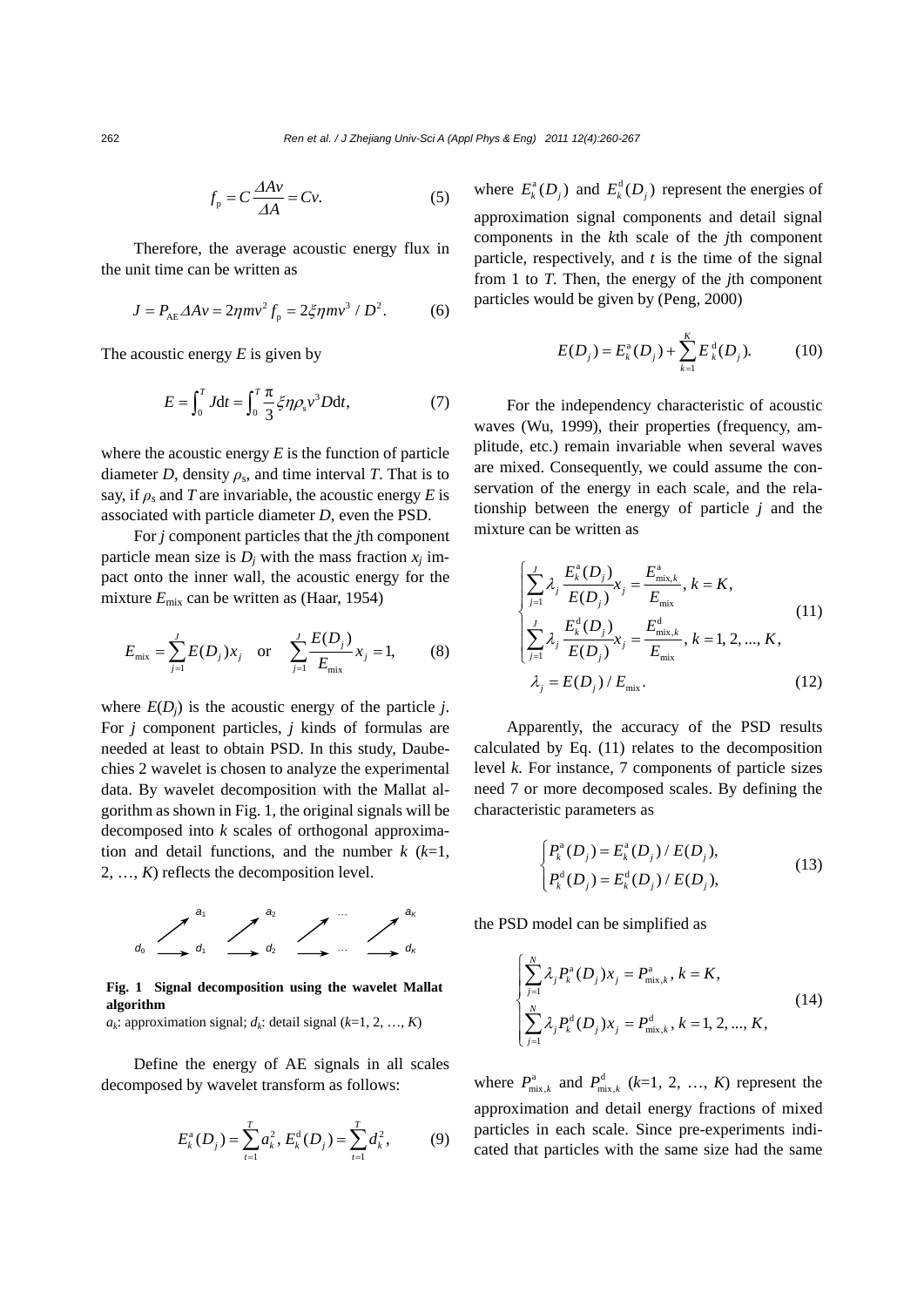characteristic parameters in all scales, the characteristic parameters of the particle *j*,  $P_k^a(D_j)$  (*k*=*K*) and  $P_k^d(D_j)$  ( $k = 1, 2, ..., K$ ), and those of the mixture  $P_{\text{mix},k}^{a}$  (*k*=*K*) and  $P_{\text{mix},k}^{d}$  (*k* = 1, 2, ..., *K*) can be calibrated through designed experiments. From Eq. (12), we find that the parameter  $\lambda_i$  can be obtained from the ratio of  $E(D_i)$  and  $E_{\text{mix}}$ , which can be obtained in the calibration process in pre-experiment. Subsequently, once the parameter  $\lambda_i$  is given by experimental data, the mass fraction  $x_i$  would be calculated by Eq.  $(14)$ , which is defined as the PSD model.

## **3 Experimental apparatus**

Fig. 2 shows a schematic diagram of the experimental apparatus used in this study. It consists of two parts: a fluidized bed and the AE measurement system. For cold-model equipment, the fluidized bed is made of transparent Plexiglas with an inside diameter of 0.15 m and a height of 2.0 m. The perforated-plate distributor (with a pore diameter of 2.0 mm and an open area ratio of 2.6%) is installed at the bottom. Air was used as fluidization gas and the velocity varied from 0 to 1.1 m/s. For the pilot-scale setup, the fluidized bed is made of stainless steel with a diameter of 4.5 m and a height of 12 m. The superficial gas velocity is 0.6 m/s, and the distributor is perforate plated with an open area ratio of 3.2%.



1: Fan; 2: Dryer and heater; 3: Flow meter; 4: Mixing room; 5: Distributor; 6: Fluidized bed; 7: Expanding section; 8: Acoustic sensor; 9: Data acquisition system; 10: Computer

**Fig. 2 Schematic diagram of the cold-model of fluidized bed reactor** 

The acoustic shot noise (the acoustic signals generated from the particle shooting) on-line collection and analysis system developed by the UNILAB Research Center of Chemical Engineering in Zhejiang University, China consists of the data collection system and the computer. The data collection system includes an AE signal sensor, an amplifier, and an analog to digital conversion. The AE sensor is a piezoelectric accelerometer, which is broadly used in collecting the acceleration of vibration without the noise transferred via the air (PXR 15, 50–250 kHz, 150 dB). AE sensors were mounted on the outer wall of the column at 0.1 m above the distributor in the experimental apparatus and 1 m in the industrial fluidized bed, respectively, with a sampling frequency of 500 kHz.

## **4 Results and discussion**

#### **4.1 Applications of PSD model**

#### 4.1.1 Influence of decomposed level *k*

In this study, three kinds of polyethylene particles with different PSDs were chosen for the experiments: linear low density polyethylene (LLDPE, PSD of the large particles dominated), high density polyethylene (HDPE, PSD of two peaks), and bimodal PE (fine particles dominated). The physical properties of experiment particles are shown in Table 1. As the decomposition level changed with  $k=1, 2, \ldots, 16$ , the PSDs of LLDPE, HDPE, and bimodal PE were calculated through PSD model. All of the results suggested that the difference between the estimated value and the actual value decreased as the analysis scale increased, and it reached a minimum at a special scale level, which is called the optimum scale. In our case, the optimum scale is found to be 7 by comparing the estimated value from PSD model with the sieving method, with the maximum error being 4.3%. The frequency ranges of 7 scales were shown in Table 2.

**Table 1 Physical properties of particles**

| Material     |                 | Particle den-Mean particle | Young's           |
|--------------|-----------------|----------------------------|-------------------|
|              | sity $(kg/m^3)$ | size (mm)                  | modulus $(N/m^2)$ |
| <b>LLDPE</b> | 920             | 0.710                      | $10^9$            |
| <b>HDPE</b>  | 961             | 0.670                      | 10 <sup>9</sup>   |
| Bimodal PE   | 940             | 0.365                      | 10 <sup>9</sup>   |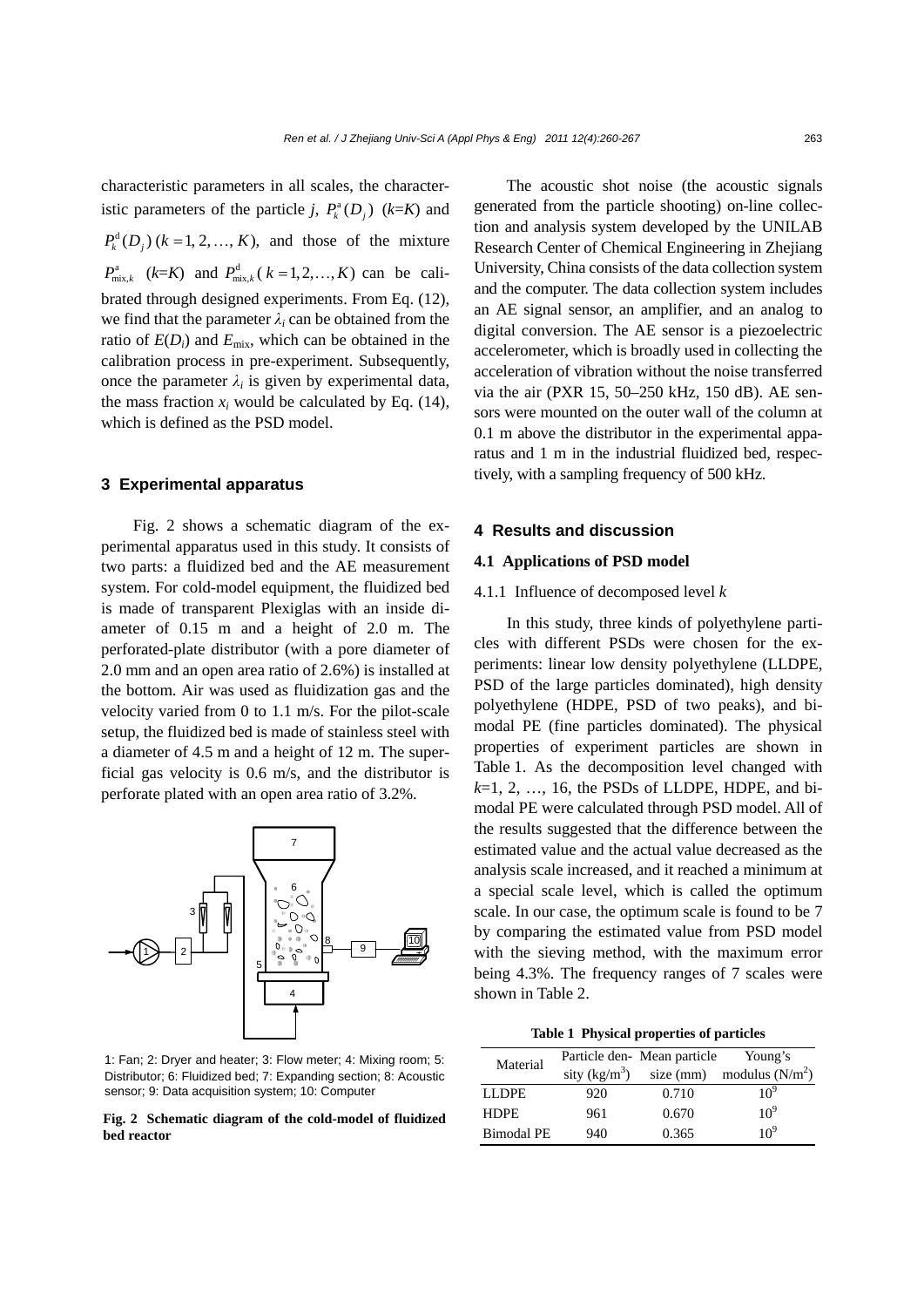| $\frac{1}{2}$ and $\frac{1}{2}$ and $\frac{1}{2}$ and $\frac{1}{2}$ and $\frac{1}{2}$ and $\frac{1}{2}$ are the set of the set of the set of the set of the set of the set of the set of the set of the set of the set of the set of the set of the s |                |                |                |  |  |
|-------------------------------------------------------------------------------------------------------------------------------------------------------------------------------------------------------------------------------------------------------|----------------|----------------|----------------|--|--|
| Energy                                                                                                                                                                                                                                                | Frequency      | Energy         | Frequency      |  |  |
| distribution                                                                                                                                                                                                                                          | range (kHz)    | distribution   | range (kHz)    |  |  |
| d <sub>1</sub>                                                                                                                                                                                                                                        | 250-500        | $d_{5}$        | 15.63-31.25    |  |  |
| $\mathfrak{d}_2$                                                                                                                                                                                                                                      | $125 - 250$    | $d_{6}$        | $7.82 - 15.63$ |  |  |
| $d_3$                                                                                                                                                                                                                                                 | $62.5 - 125.0$ | $d_{7}$        | $3.91 - 7.82$  |  |  |
| $d_4$                                                                                                                                                                                                                                                 | 31.25-62.50    | a <sub>7</sub> | $0 - 3.91$     |  |  |

**Table 2 Frequency ranges of 7 scales wavelet transform**

#### 4.1.2 PSD model for lab and plant setups

Experiments were carried out in cold-model equipment and pilot-scale setup, the superficial velocity of gas *U* was kept constant at 0.6 m/s, and the weights of the fluidized particles were 500 and 2000 g, respectively. In plant setups, e.g., LLDPE particles, seven kinds of particles were chosen previously for the experiment, whose particle sizes were 0.14 mm (*j=*1), 0.18 mm (*j*=2), 0.36 mm (*j*=3), 0.50 mm (*j*=4), 0.71 mm (*j*=5), 1.19 mm (*j*=6), and 2.00 mm  $(i=7)$  by the sieving method. The mixture of seven kinds of particles and the single particle were fluidized, and the AE signals were obtained. The energy distributions of each particle in all scales  $P_k^d(D_j)$  (k=1–7) in detail part and  $P_k^a(D_j)$  (k=7) in approximation part were calibrated by experimental data (Fig. 3a). Fig. 3b illustrated the energy distribution of the mixture in all scales  $P_{\text{mix},k}^d$  (*k*=1–7) and  $P_{\text{mix},k}^{a}$  (k=7). Since  $\lambda_i$  can be calculated by experimental data, the mass fraction of each particle  $x_i$  can be deduced by the PSD model as demonstrated in Fig. 3.

Concerning the influence of particle kinds on the results, AE signals from three different polyethylene powders of LLDPE, HDPE, and bimodal PE were obtained for experiments both in cold-model equipment and industrial fluidized beds **(**Fig. 4). The results from the PSD method were in high agreement with the sieving method for all three particles. The corresponding deviations in cold-model equipment were 3.2%, 5.3%, and 8.8%, while for the industrial setup the average deviations were 6.2%, 8.3%, and 15.8%, respectively.

The above illustration for different particles demonstrated that PSD model based on AE method is suitable for on-line PSD prediction and showed a reliable accuracy.

## **4.2 Parameter revision of PSD model**

By comparing different values of results between the PSD model and the sieving method for three different particles, we could find that the difference of bimodal PE system is obviously greater than those of LLDPE and HDPE both in plant and laboratory (Fig. 4). The reason can be that bimodal PE particles have lower crystallization (the crystallization level is low in the process of production) and less molecular weight, which lead to lower mechanical strengths (such as elasticity and Young's modulus). Moreover, the decrease in Young's modulus of the particles affects the energy ratio of a single particle to mixed particle  $\lambda_i$ . In other words, the decrease affects the contribution of energy of each single PE particle to the total energy of mixed PE particles, which



**Fig. 3 Energy distribution of single particles (LLDPE) (a) and the mixture (b) in seven scales in experimental apparatus** (*U*=0.6 m/s;  $\rho_s$ =920 kg/m<sup>3</sup>)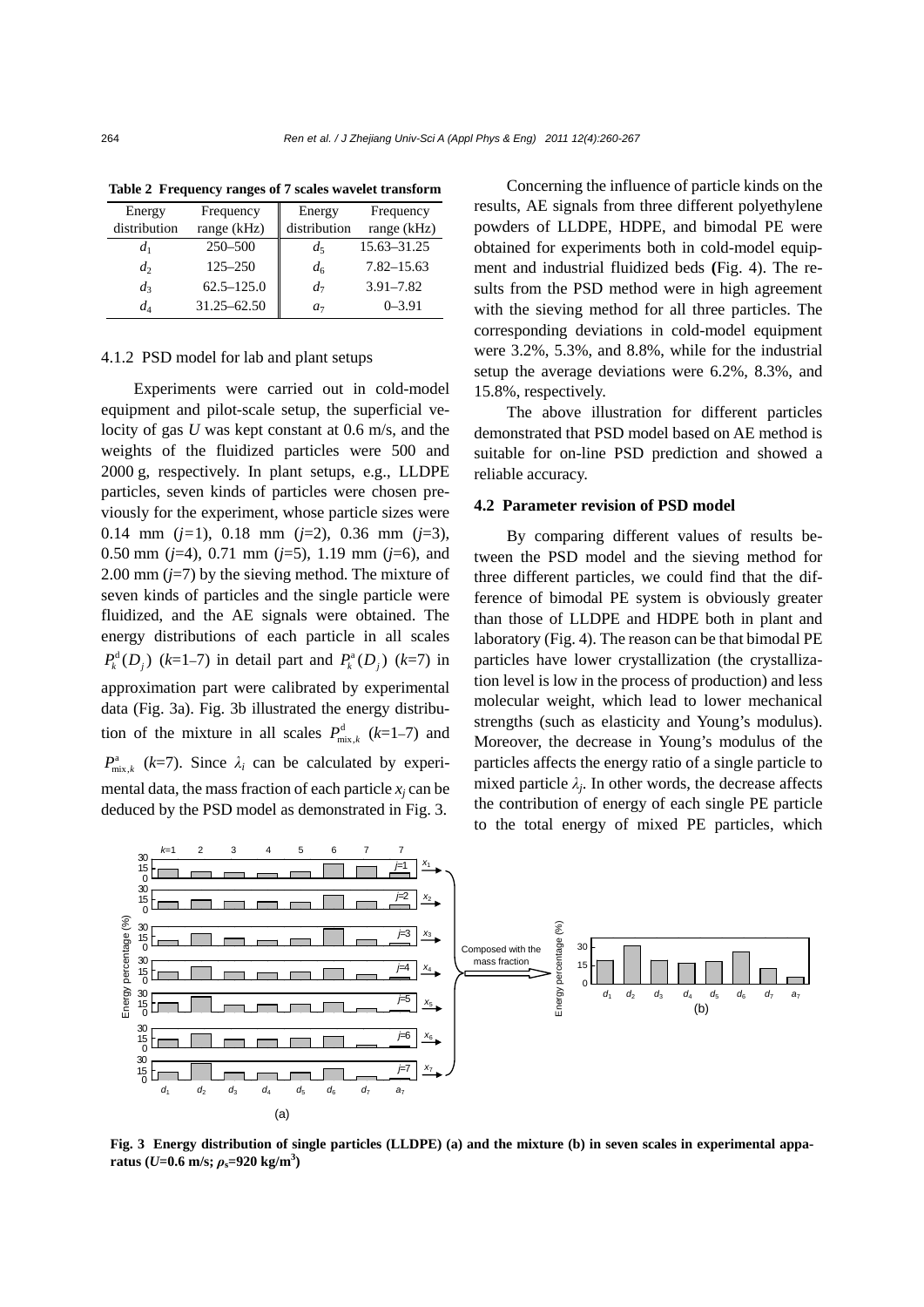

**Fig. 4 Comparison of PSD results from the PSD model and sieving method for LLDPE (a), HDPE (b), and bimodal PE (c)** 

 $U=0.6$  m/s;  $\rho_s=920$  kg/m<sup>3</sup>

results in less accuracy for bimodal PE particle system. Conversely, the fluidized particles in the plant setup under the condition of 85–100 °C whose Young's moduli are obviously lower than those in the laboratory will also cause the change of  $\lambda_j$ . This explanation supports the result that the PSD errors in the plant setup are bigger than those in the laboratory. To sum up, *λ<sup>j</sup>* varies and affects the accuracy of the PSD model under special conditions. As a consequence, the parameter  $\lambda_i$ in the PSD model must be revised before practical application to obtain an accurate result.

Fig. 5 shows the energy distribution of acoustic signals of LLDPE particles in laboratory and plant setups when signals are decomposed into 7 scales. It is demonstrated that the energy distributions in both situations are similar. We can also find that the energy percentage of the plant setup is higher than those of the laboratory in low frequency parts  $(d_5 \text{ and } d_6)$ . This

phenomenon is caused by the increase of temperature in the plant setup, which leads to the change of Young's modulus and parameter *λj*. According to Landau (1970) and Ma (1983), the ratio of elastic modulus at the temperatures of 25 and 85 °C is 0.77 for PE particles. Therefore, the ratio of frequency in the laboratory and plant setups is given as  $f_{lab}/f_{plan}$ =1.11 according to the relationship between the frequency and elastic modulus parameter *f*∝*D*<sup>−</sup>0.4 (Ni *et al.*, 1997). This also indicates that the frequency of acoustic signals in plant is lower than that in laboratory; that is to say, the data calculated from a laboratory setup (energy ratio  $\lambda_i$  and characteristic parameters  $P_{k,d}(D)$  and  $P_{k,a}(D)$  are also suitable for a plant setup through revision.



**Fig. 5 Comparison of the energy percentage of LLPDE in experimental apparatus, industrial unit, and agglomeration appeared**   $U=0.6 \text{ m/s}; \rho_s=920 \text{ kg/m}^3$ 

## **4.3 Forecast of the agglomeration in gas-solid fluidized beds**

The control of fluidization quality is already known to play an important role in the processes of industry production in a gas-solid fluidized bed. In nearly all these processes, it is of crucial importance to prevent the onset of agglomeration. Under most fluidization conditions, the onset of agglomeration always results in a rapid decrease of frequency of acoustic signals (Jiang *et al.*, 2007), which provides important information about detection of the appearance of agglomeration. As shown in Fig. 5, compared with normal operation, the energy percentages under agglomeration conditions seem to have an increase in low frequency parts  $(a_7, d_7, d_6)$ , and *d*5) whose energies are mostly attributed to the impact of particles with a large size according to the fact that the collision of particles with different sizes leads to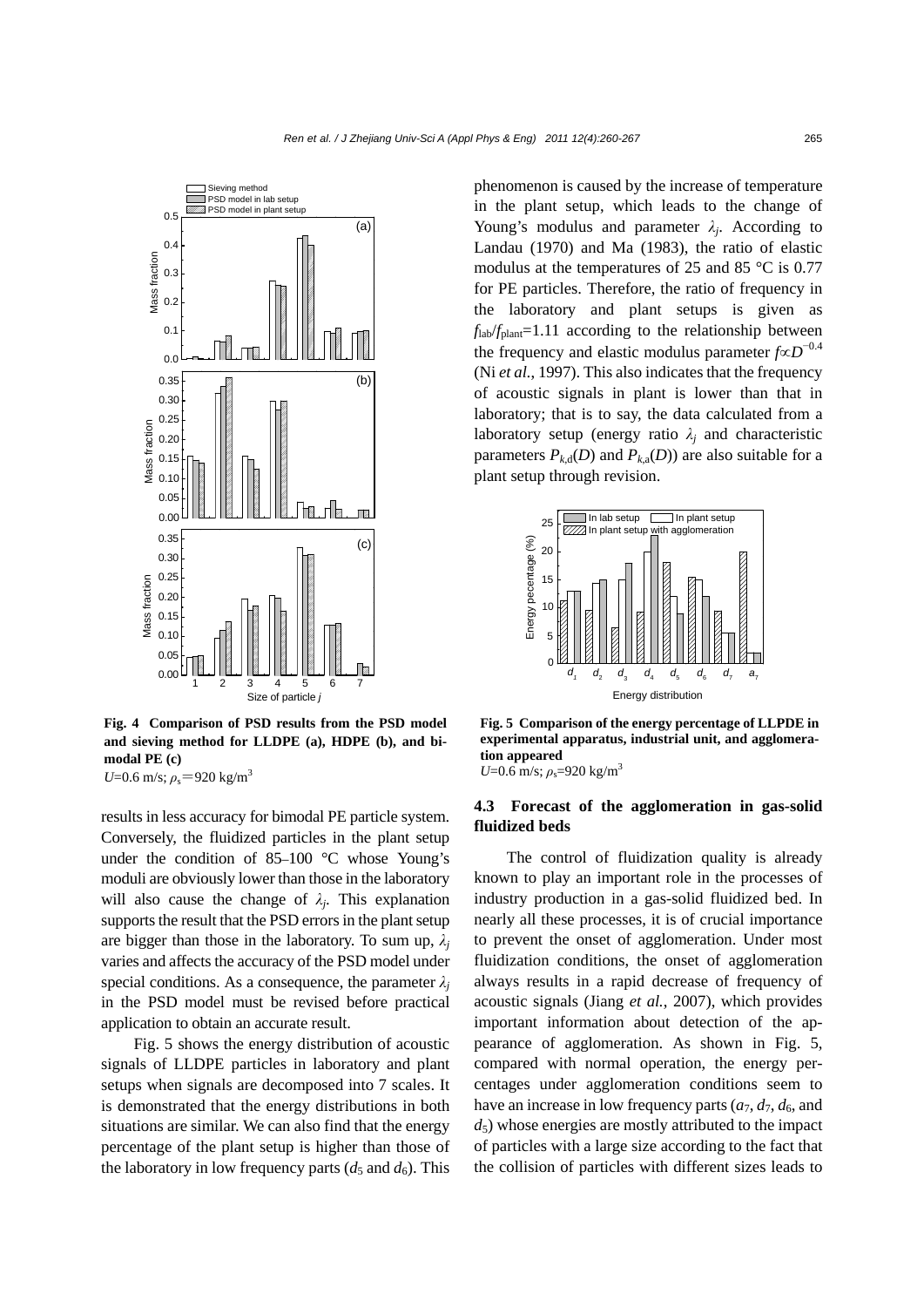specific frequency ranges. Meanwhile, the energy percentages in high frequency parts  $(d_1-d_4)$  decrease correspondingly. That is, the energy distribution with agglomeration in all scales is distinctly different from that under normal operations, which means that different operational conditions result in different PSD. Eventually, the mass fraction of particles with sizes larger than 2.00 mm under abnormal conditions is calculated as 27.8% through the PSD model, which greatly exceeds the value of 9.7% under normal conditions. From another point of view, high percentage of particles with a large size also testifies the existence of agglomeration. Also, the on-line radiation measurement and sampling methods proved the above conclusion, and the fluidized bed was used to detect the existence of agglomeration with a size of 50 mm. In summary, the results indicated that the PSD model based on the AE method can also be applied to the fluidization systems for flow quality detection, and the results can be used to predict the onset of agglomeration by abnormal PSD. This proposed measurement shows sufficient reason and accuracy in the range of experimental conditions analyzed and plays an important role in practical production.

## **5 Conclusions**

In this paper, we have presented a PSD model based on the AE method and multi-scale wavelet decomposition analysis for on-line PSD determination. Experiments were undertaken both in laboratory and plant gas-solid fluidized setups. The results showed that the PSD model revealed the quantitative relationship between the energy distribution of AE signals in different decomposition scales and the PSD, which proved the feasibility of the PSD model. To our delight, the results from the PSD model agreed well with the sieving method for three kinds of experimental particles. Comparing the differences between the results under cold-model and pilot condition, the parameters of the PSD model were calibrated and revised, which ensures the accuracy and practical applications of the PSD model in a pilot-scale process. Moreover, the PSD model also proved to be suitable for detecting the onset of agglomeration. With the presence of agglomeration, energy percentages have an increase in low frequency parts (*a*7,  $d_7$ ,  $d_6$ , and  $d_5$ ) and a decrease in high frequency parts  $(d_1-d_4)$  correspondingly, which leads to abnormal PSD. That is, PSD model based on AE technique and energy analysis can be successfully used to monitor the fluidization quality and detect the unstable condition in gas-solid fluidized systems by abnormal PSD, which plays an important role in practical production.

## **Acknowledgements**

It is a pleasure to acknowledge Ms. Xiao-jing JIANG and Dr. Xian-bo YU, Department of Chemical and Biological Engineering of Zhejiang University, China. The field data presented here cannot have been accomplished without their assistance.

## **References**

- Allen, T., 1990. Particle Size Measurement (4th Ed.). Chapman & Hall, London, UK, p.59-63.
- Boyd, J.W.R., Varley, J., 2001. The uses of passive measurement of acoustic emissions from chemical engineering processes. *Chemical Engineering Science*, **56**(5):1749- 1767. [doi:10.1016/S0009-2509(00)00540-6]
- Braatz, R.D., 2002. Advanced control of crystallization processes. *Annual Reviews in Control*, **26**(1):87-99. [doi:10. 1016/S1367-5788(02)80016-5]
- Cody, G.D., Goldfarb, D.J., Storch, G.V., Norris, A.N., 1996. Particle granular temperature in gas fluidized beds. *Powder Technology*, **87**(3):211-232.[doi:10.1016/0032- 5910(96)03087-2]
- Cody, G.D., Bellows, R.J., Goldfarb, D.J., Wolf, H.A., Storch, G.V., 2000. A novel non-intrusive probe of particle motion and gas generation in the feed injection zone of the feed riser of a fluidized bed catalytic cracking unit. *Powder Technology*, **110**(1-2):128-142. [doi:10.1016/ S0032-5910(99)00275-2]
- Franklin, J.A., Katsabanis, T., 1996. Measurement of Blast Fragmentation. Balkema Press, Rotterdam, the Netherlands, p.79-82.
- Fuerstenau, M.F., Kenneth, N.H., 2003. Principle of Mineral Processing. SME Press, Colorado, USA, p.9-60.
- Haar, D.T., 1954. Elements of Statistical Mechanics. Rhinehart Press, New York, USA, p.468-469.
- Halstensen, M., Esbensen, M., 2000. New developments in acoustic chemometric prediction of particle size distribution—'the problem is the solution'. *Journal of Chemometrics*, **14**(5-6):463-481. [doi:10.1002/1099-128X(200009/ 12)14:5/6<463::AID-CEM628>3.0.CO;2-Y]
- He, Y.J., Wang, J.D., Cao, Y.J., Yang, Y.R., 2009. Resolution of structure characteristics of AE signals in multiphase flow system-from data to information. *AIChE Journal*, **55**(10): 2563-2577. [doi:10.1002/aic.11878]
- Hunter, G.C., McDermott, C., Miles, N.J., Singh, A., Scoble,